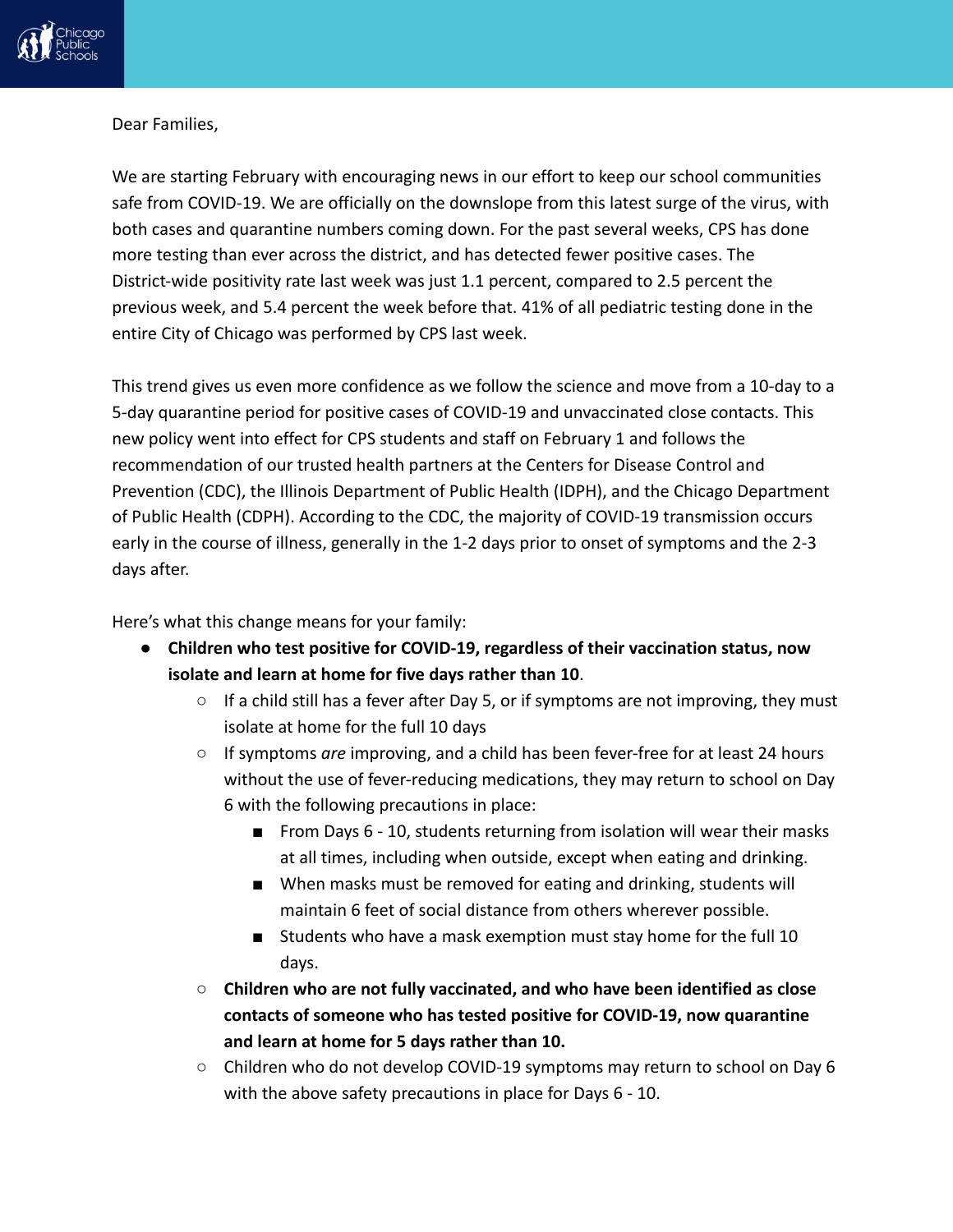

- If children who have been exposed *do* develop symptoms, they should be tested right away.
- Children who are not vaccinated and have been exposed to someone who has tested positive for COVID-19 should wear a mask around others for 10 days, regardless of whether or not they have symptoms.
- Unvaccinated students who have a mask exemption must stay home for the full 10 days.

**As a reminder, children who are fully vaccinated, and who have been identified as close contacts of someone who has tested positive for COVID-19, do not have to be quarantined at all.** While in school, they will need to wear a mask at all times when around others, and testing is recommended 5 days after exposure. These children are also less likely to become infected with COVID-19 than unvaccinated students and less likely to become seriously ill if they do contact the virus. You can visit [cps.edu/vaccinations](http://www.cps.eduvaccinations) for a complete list of vaccine opportunities that are available weekly for your family. Vaccines are the most important and effective thing to do to protect your child and yourself from COVID-19

If you haven't done so already, we also strongly encourage you to join over 90,000 CPS families and sign your students up for weekly COVID-19 testing at school. Please visit [color.com/readycheckgo-cps](http://color.com/readycheckgo-cps) to sign your child up.

As always, our top priority is to provide your children with a safe, healthy learning environment, and I am encouraged by the COVID-19 data we are seeing right now, both in CPS and throughout the city of Chicago. I thank you for your partnership and will continue providing you with timely updates on how our school and our District is managing the pandemic.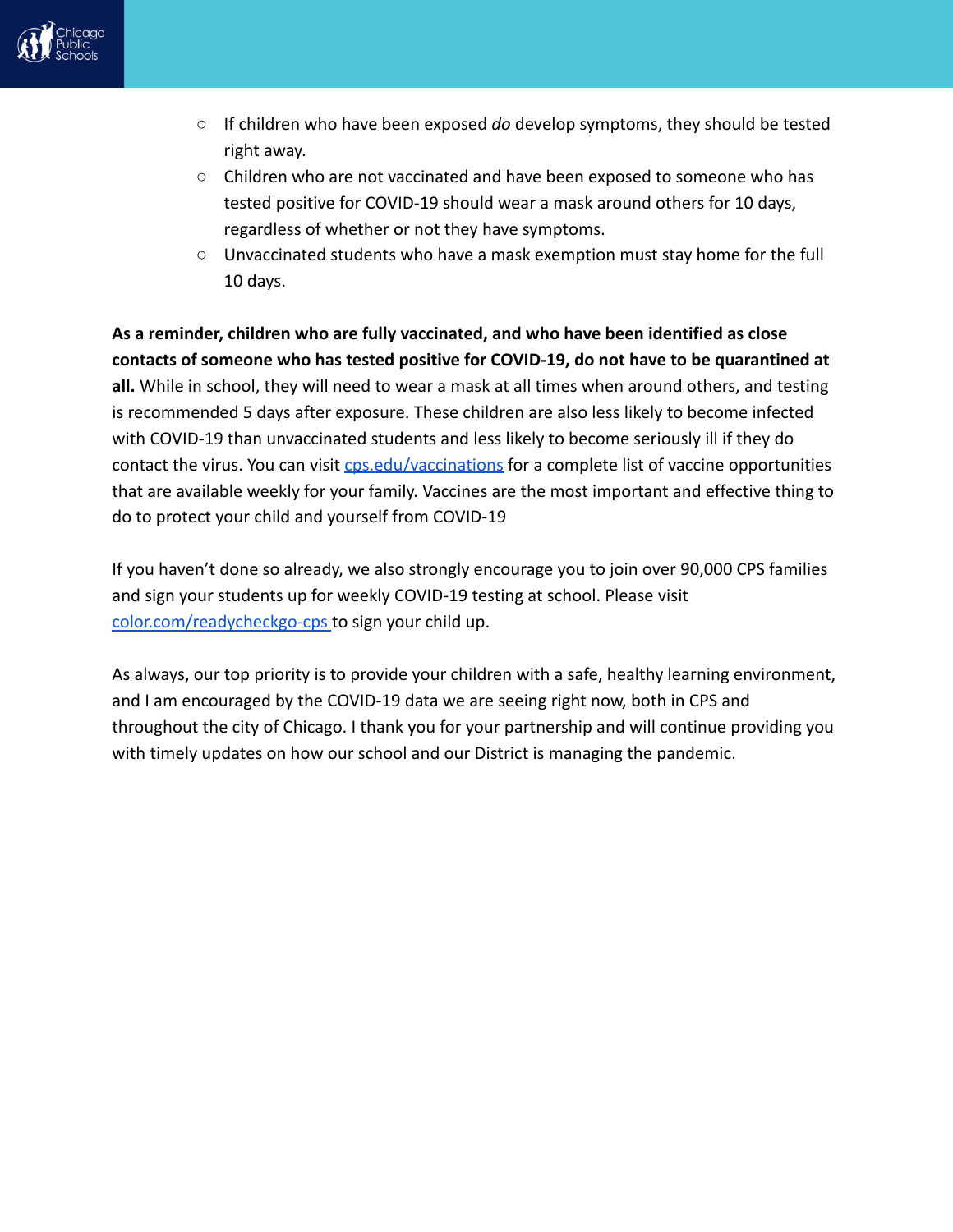

亲爱的家人们:

我们努力保卫学校社区的安全,以防止 2019 冠状病毒病的入侵,这一努力带来了振奋人心 的结果,我们二月即将开学。随着病例和隔离人数的减少,我们经历了前期的病例激增,如 今病例已正式处于下降趋势。在过去几周里,芝加哥公立学校 (CPS) 在全区进行了比以往 更多的检测,检测出的阳性病例越来越少。上周全区的阳性率仅为 1.1%,而两周前为 2.5% ,三周前为 5.4%。上周,芝加哥全市进行的儿童检测中,41% 是由芝加哥公立学校 (CPS) 检 测的。

我们遵循科学,并且将 2019 冠状病毒病阳性病例和未接种疫苗之密接者的隔离期从 10 天 改为 5 天,这一趋势使我们更加有信心。这项新政策于 2 月 1 日对芝加哥公立学校 (CPS) 的 学生和教职员工生效,新政策将遵守以下值得信赖的卫生合作伙伴的建议:疾病控制和预 防中心(CDC)、伊利诺伊州公共卫生部(IDPH)和芝加哥公共卫生部(CDPH)。根据疾病控制 和预防中心(CDC),2019 冠状病毒病的传播发生在疾病早期,一般在发病前 1-2 天和发病 后 2-3 天。

这一变化对您的家庭意味着什么:

- 2019 冠状病毒病检测呈阳性的儿童,无论是否接种过疫苗,需在家隔离并学习五天 ,而不是 **10** 天。
	- 如果孩子在第 5 天后仍然发烧,或者症状没有改善,则他们必须在家隔离整 整 10 天
	- 如果症状有所改善, 且孩子在未服用退烧药的情况下至少 24 小时未发烧,他 们可以在第 6 天返回学校,并采取以下预防措施:
		- 从第 6 天到第 10 天, 从隔离返校的学生需始终佩戴口罩,包括在室外 ,除了进食和饮水。
		- 当必须摘下口罩进食和饮水时,学生需尽可能与他人保持 6 英尺的社 交距离。
		- 学生必须整整 10 天在家中隔离才能具有口罩豁免。
- 未完成疫苗接种以及确定与 **2019** 冠状病毒病阳性病例密接过的儿童,现在需在家 隔离和学习 **5** 天,而不是 **10** 天。
	- 没有出现 2019 冠状病毒病症状的儿童可以在第 6 天返校.并在第 6 天至第 10 天采取上述安全预防措施。
	- 如果密接的儿童确实出现了症状,应立即进行检测。
	- 未接种疫苗且接触过 2019 冠状病毒病检测呈阳性病例的儿童,在他人旁边 需佩戴口罩 10 天,无论他们是否出现症状。
	- 未接种疫苗的学生必须整整 10 天在家中隔离才能具有口罩豁免。